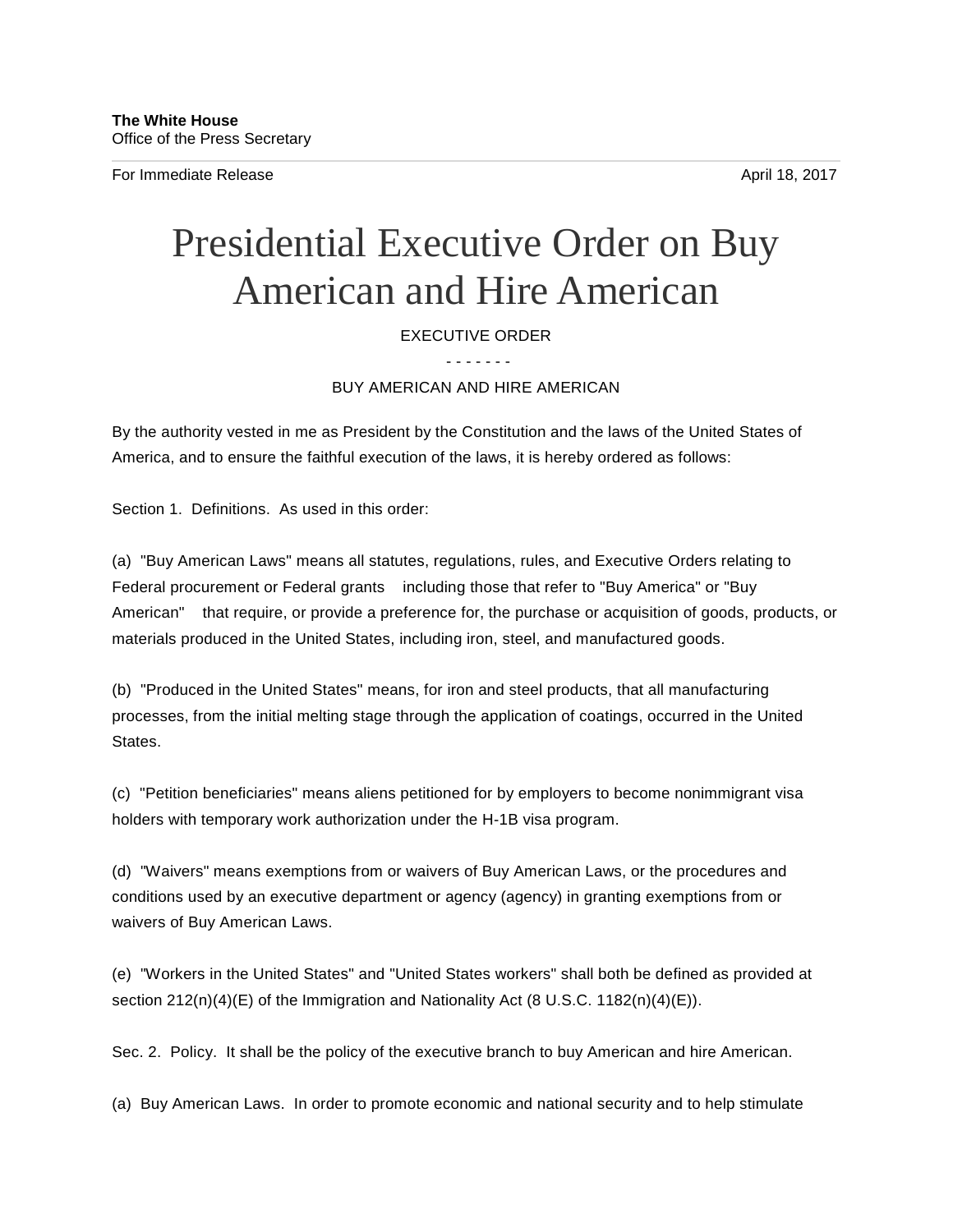economic growth, create good jobs at decent wages, strengthen our middle class, and support the American manufacturing and defense industrial bases, it shall be the policy of the executive branch to maximize, consistent with law, through terms and conditions of Federal financial assistance awards and Federal procurements, the use of goods, products, and materials produced in the United States.

(b) Hire American. In order to create higher wages and employment rates for workers in the United States, and to protect their economic interests, it shall be the policy of the executive branch to rigorously enforce and administer the laws governing entry into the United States of workers from abroad, including section 212(a)(5) of the Immigration and Nationality Act (8 U.S.C. 1182(a)(5)).

Sec. 3. Immediate Enforcement and Assessment of Domestic Preferences According to Buy American Laws. (a) Every agency shall scrupulously monitor, enforce, and comply with Buy American Laws, to the extent they apply, and minimize the use of waivers, consistent with applicable law.

(b) Within 150 days of the date of this order, the heads of all agencies shall:

(i) assess the monitoring of, enforcement of, implementation of, and compliance with Buy American Laws within their agencies;

(ii) assess the use of waivers within their agencies by type and impact on domestic jobs and manufacturing; and

(iii) develop and propose policies for their agencies to ensure that, to the extent permitted by law, Federal financial assistance awards and Federal procurements maximize the use of materials produced in the United States, including manufactured products; components of manufactured products; and materials such as steel, iron, aluminum, and cement.

(c) Within 60 days of the date of this order, the Secretary of Commerce and the Director of the Office of Management and Budget, in consultation with the Secretary of State, the Secretary of Labor, the United States Trade Representative, and the Federal Acquisition Regulatory Council, shall issue guidance to agencies about how to make the assessments and to develop the policies required by subsection (b) of this section.

(d) Within 150 days of the date of this order, the heads of all agencies shall submit findings made pursuant to the assessments required by subsection (b) of this section to the Secretary of Commerce and the Director of the Office of Management and Budget.

(e) Within 150 days of the date of this order, the Secretary of Commerce and the United States Trade Representative shall assess the impacts of all United States free trade agreements and the World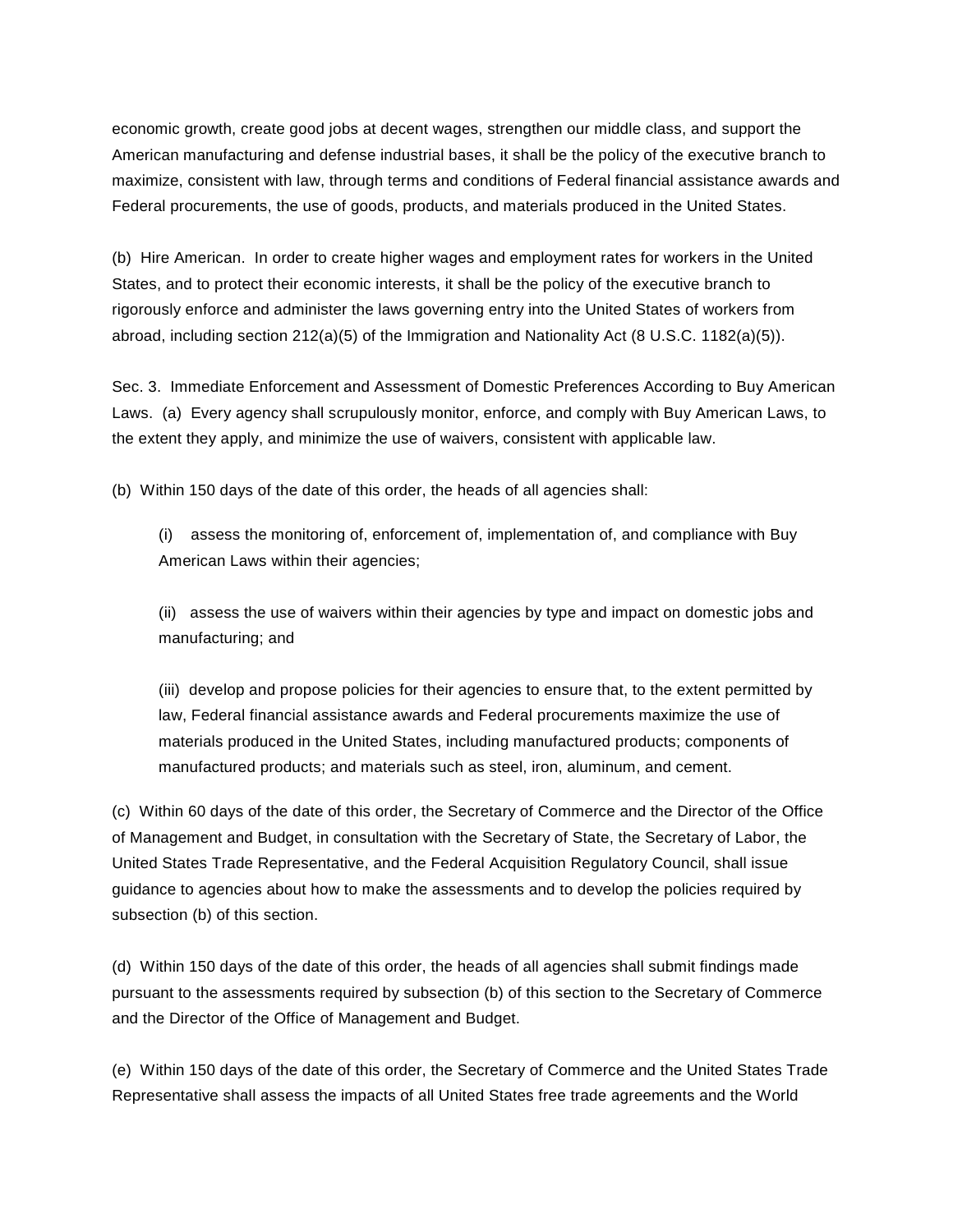Trade Organization Agreement on Government Procurement on the operation of Buy American Laws, including their impacts on the implementation of domestic procurement preferences.

(f) The Secretary of Commerce, in consultation with the Secretary of State, the Director of the Office of Management and Budget, and the United States Trade Representative, shall submit to the President a report on Buy American that includes findings from subsections (b), (d), and (e) of this section. This report shall be submitted within 220 days of the date of this order and shall include specific recommendations to strengthen implementation of Buy American Laws, including domestic procurement preference policies and programs. Subsequent reports on implementation of Buy American Laws shall be submitted by each agency head annually to the Secretary of Commerce and the Director of the Office of Management and Budget, on November 15, 2018, 2019, and 2020, and in subsequent years as directed by the Secretary of Commerce and the Director of the Office of Management and Budget. The Secretary of Commerce shall submit to the President an annual report based on these submissions beginning January 15, 2019.

Sec. 4. Judicious Use of Waivers. (a) To the extent permitted by law, public interest waivers from Buy American Laws should be construed to ensure the maximum utilization of goods, products, and materials produced in the United States.

(b) To the extent permitted by law, determination of public interest waivers shall be made by the head of the agency with the authority over the Federal financial assistance award or Federal procurement under consideration.

(c) To the extent permitted by law, before granting a public interest waiver, the relevant agency shall take appropriate account of whether a significant portion of the cost advantage of a foreign-sourced product is the result of the use of dumped steel, iron, or manufactured goods or the use of injuriously subsidized steel, iron, or manufactured goods, and it shall integrate any findings into its waiver determination as appropriate.

Sec. 5. Ensuring the Integrity of the Immigration System in Order to "Hire American." (a) In order to advance the policy outlined in section 2(b) of this order, the Secretary of State, the Attorney General, the Secretary of Labor, and the Secretary of Homeland Security shall, as soon as practicable, and consistent with applicable law, propose new rules and issue new guidance, to supersede or revise previous rules and guidance if appropriate, to protect the interests of United States workers in the administration of our immigration system, including through the prevention of fraud or abuse.

(b) In order to promote the proper functioning of the H-1B visa program, the Secretary of State, the Attorney General, the Secretary of Labor, and the Secretary of Homeland Security shall, as soon as practicable, suggest reforms to help ensure that H-1B visas are awarded to the most-skilled or highest